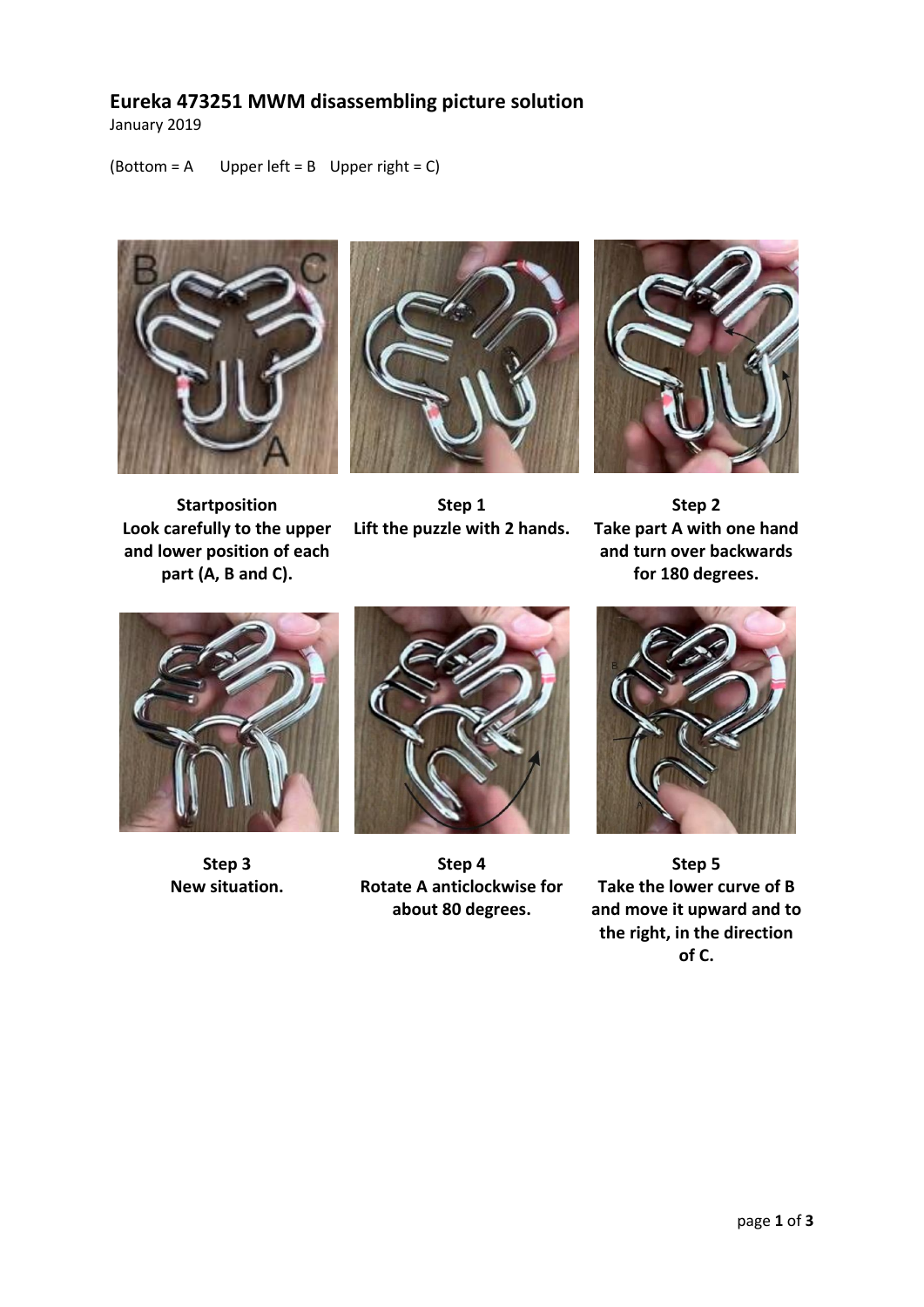





**Step 6 Some more manipulating with B.**

**Step 7 Now the 2 sleeves of pieces B and C (and so the small curves) are as close as possible.**

**Step 8 Let the small U-bent of piece B pass through the big U-bent of piece C.**







**Step 9 Continue step 8. See here that piece B is hooked into piece C.**

**Step 10 Turn piece B anticlockwise Now the pieces B and C will pass through each other and separate.**

**Step 11 The three pieces A, B and C are connected now as a chain!**